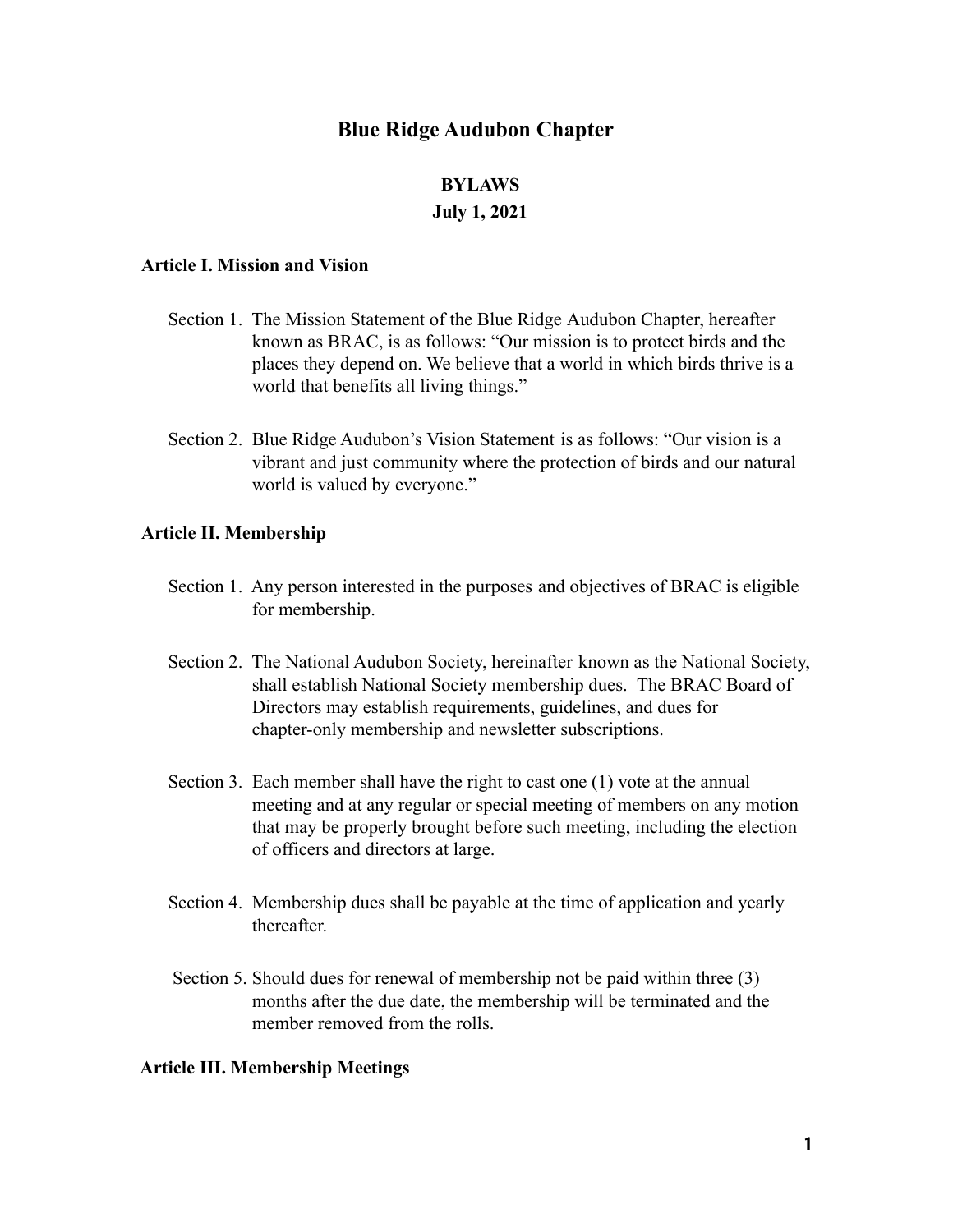- Section 1. Regular meetings of the members shall be held monthly, March through June, and September through November.
- Section 2. The annual meeting of members shall be held in June each year.
- Section 3. At least thirty (30) days notice shall be given of any membership meeting at which BRAC business is to be transacted.
- Section 4. Special meetings of membership may be called at any time they are deemed necessary by the Board.
- Section 5. All voting members present at a given meeting shall constitute a quorum. The members may be present in person or by proxy.

# **Article IV. Board of Directors**

- Section 1. The Board of Directors of BRAC shall be responsible for conducting the business of BRAC. The Board shall consist of at least four (4) officers and three (3) directors at large. The immediate past president of BRAC shall serve one one-year term. All board members shall be members in good standing of the National Society and/or BRAC.
- Section 2. The term "board member" shall apply to all members of the Board.
- Section 3. Selection and Removal of Board Members
	- A. Board members shall be elected by BRAC membership at the annual meetings as follows: president and secretary shall be elected in odd years; vice president and treasurer shall be elected in even years; directors at large may be elected in any year.
	- B. Board members shall be elected for terms of two years by a plurality of BRAC members voting in person or by proxy.
	- C. There is no limit on the number of times a director at large may be reelected.
	- D. A board member may be removed from the Board by a two-thirds (2/3) vote of the Board at any time, with or without cause.
	- E. If board membership does not meet the required levels as described in Article IV, Section I, the Board shall fill those vacancies by majority vote of the Board. Any board member elected in this way shall serve until the end of the term of the board member he or she replaces.

Section 4. Conduct of Board Business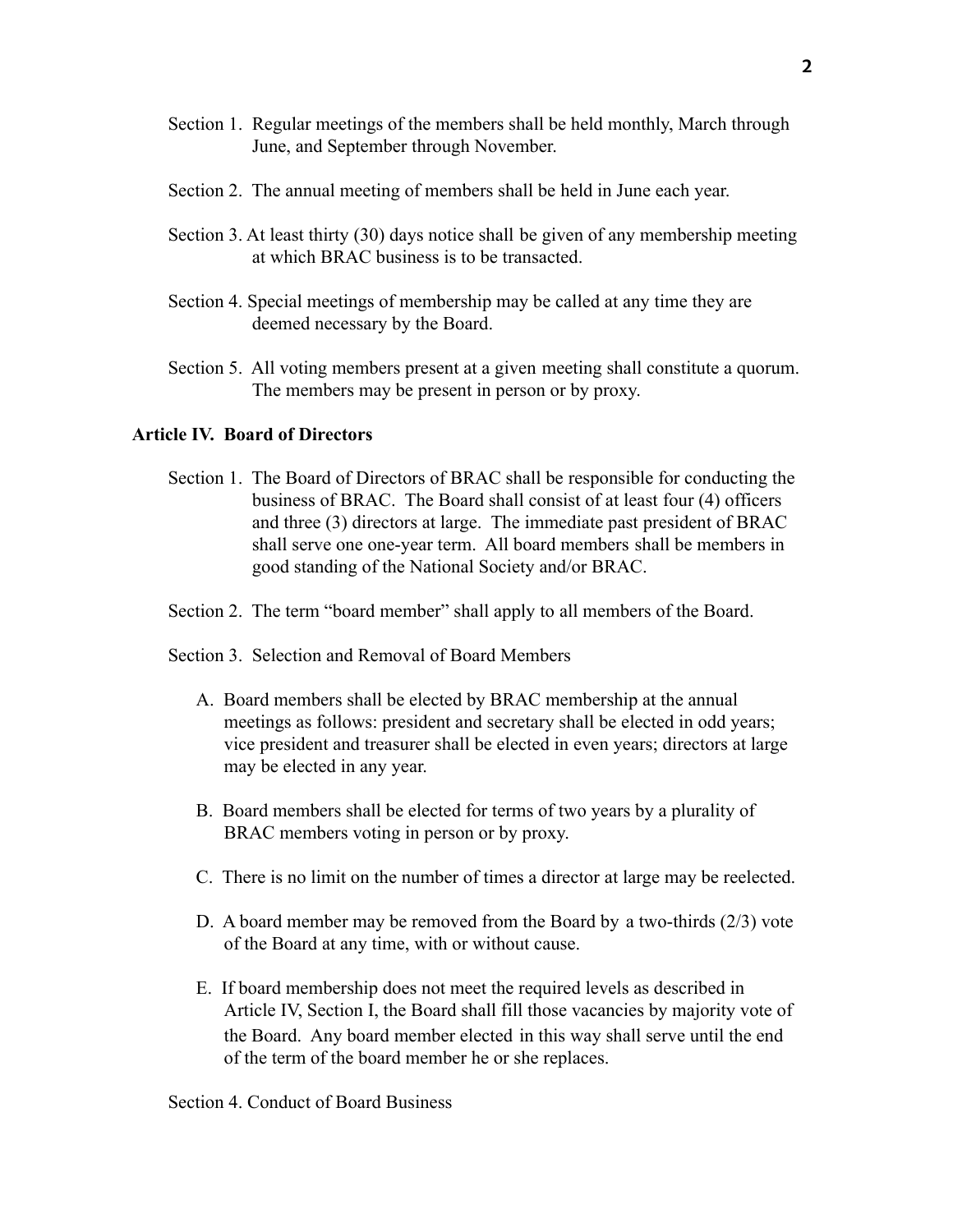- A. The Board of Directors shall meet at least five times each calendar year. Notice of the date, time, and place of the meeting shall be published in the newsletter and on the website at least 30 days before the meeting.
- B. Special meetings of the Board may be called by the secretary upon request of the majority of the Board, or by the president. Notice of a special meeting may be given in person, by telephone, or by email.
- C. A majority of the board members of record shall constitute a quorum at any meeting of the Board.
- D. The president or, if the president is absent, the vice president, shall preside at any meeting of the Board. In the absence of both the president and vice president, the Board shall designate another member of the Board to preside.
- E. When considered necessary by the president or, in the president's absence, by at least two officers, board business may be conducted between board meetings by email. Usual parliamentary procedure will be observed. A majority of *all* board members of record is required for a motion to pass. Emails of board members containing motions or casting votes should be sent simultaneously to all board members.

# **Article V. Officers**

- Section 1. The officers of BRAC shall be a president, a vice president, a secretary, and a treasurer, and such other officers as may be determined by the board of directors.
- Section 2. The president, vice president, and treasurer shall serve two-year terms, and no individual may hold the same office for more than three (3) consecutive terms. The secretary shall serve a two-year term and may serve an unlimited number of terms.
- **S**ection 3. The president shall direct the affairs of BRAC as its executive head and shall supervise all phases of its activities. The president shall also be a non-voting member of all committees and task forces. The president, when present, shall preside at membership meetings.
- Section 5. The vice president shall assist the president to carry out his or her duties, and in the absence of the president, the vice president shall direct the affairs of the society and shall supervise all phases of its activities, and shall preside at membership meetings.
- Section 6. The secretary shall keep a record of all meetings of the Board and send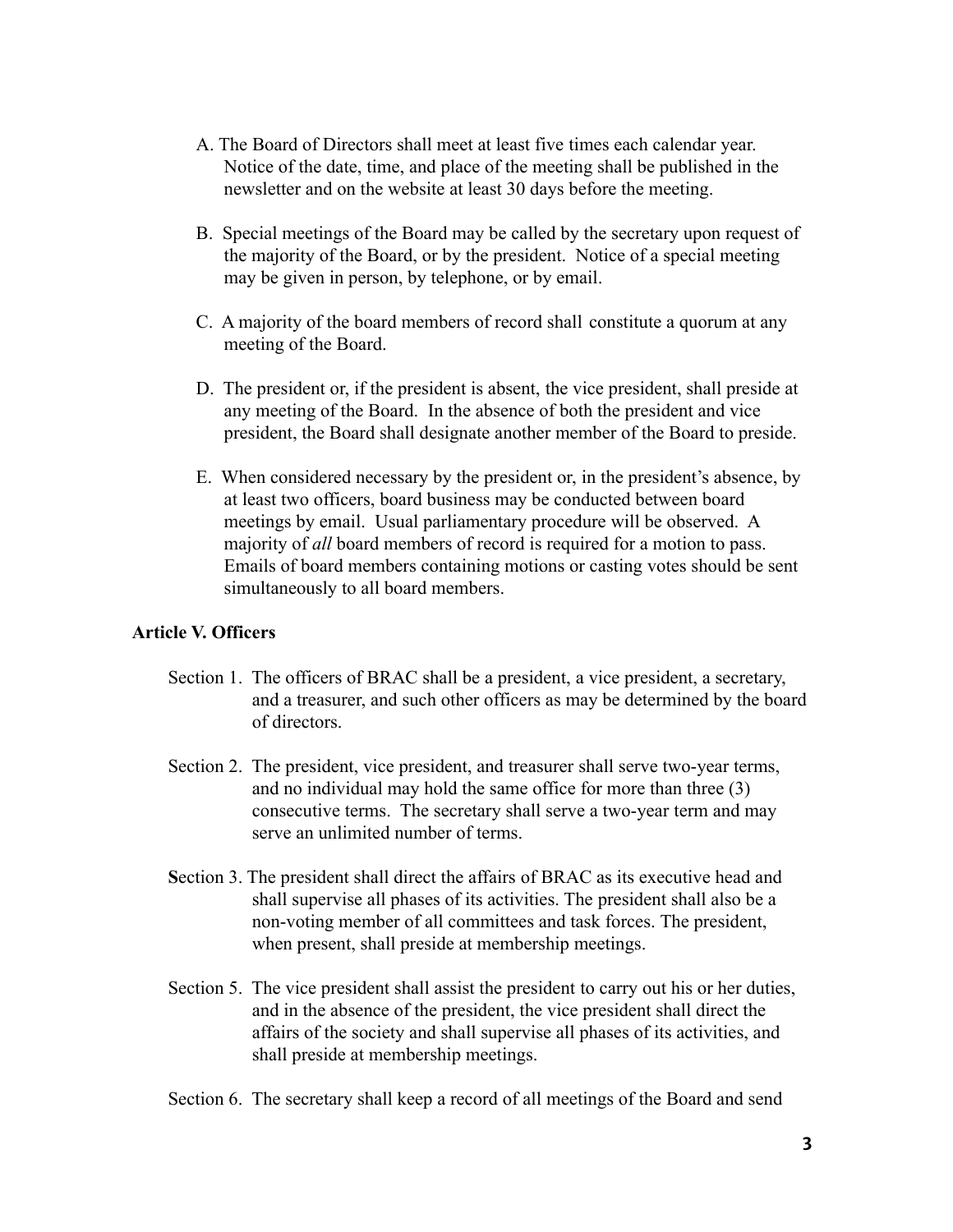the minutes to all directors prior to the next board meeting. The secretary shall also record all email motions and the outcome of such votes.

- Section 7. The treasurer shall have custody of BRAC's funds. The treasurer shall disburse such funds as ordered by the Board. Checks and drafts of BRAC may be signed by either the president or the treasurer. The treasurer shall provide a written report at each regular meeting of the Board of Directors. The treasurer shall prepare and distribute to the membership an annual financial report. The treasurer shall prepare a proposed budget for the coming year, which shall be reviewed and voted upon by the Board.
- Section 8. All officers, board members and committee chairs shall follow the document management guidelines as adopted by the Board, to retain meeting minutes, treasurer reports, contracts and other official documents.

### **Article VI. Nominating Committee**

- Section 1. The Board of Directors shall annually appoint, not later than four (4) months prior to the next annual meeting of members, a nominating committee, to consist of no fewer than three (3) members. The names of the members of the nominating committee shall be made known to the members through the BRAC newsletter and at the next regular meeting of members after the committee is appointed. Suggestions for nominations of officers and directors at large may be submitted to the nominating committee by any member of BRAC.
- Section 2. The nominating committee shall nominate members to succeed those board members or officers whose terms expire at the next annual meeting. After the slate receives board approval, nominees shall be presented to the membership in BRAC's newsletter and at the regular meeting of members immediately prior to the annual meeting.
- Section 3. With the nominee's consent, members may make nominations from the floor at the annual meeting.

# **Article VII. Other Committees**

Section 1. The president shall appoint chairpersons or co-chairpersons of standing committees who, in turn, may select their own committee members with recommendations and suggestions from the board. Terms of office shall be for one (1) year, or until their successors are appointed. Committee chairs may be appointed from the current board members or the general membership.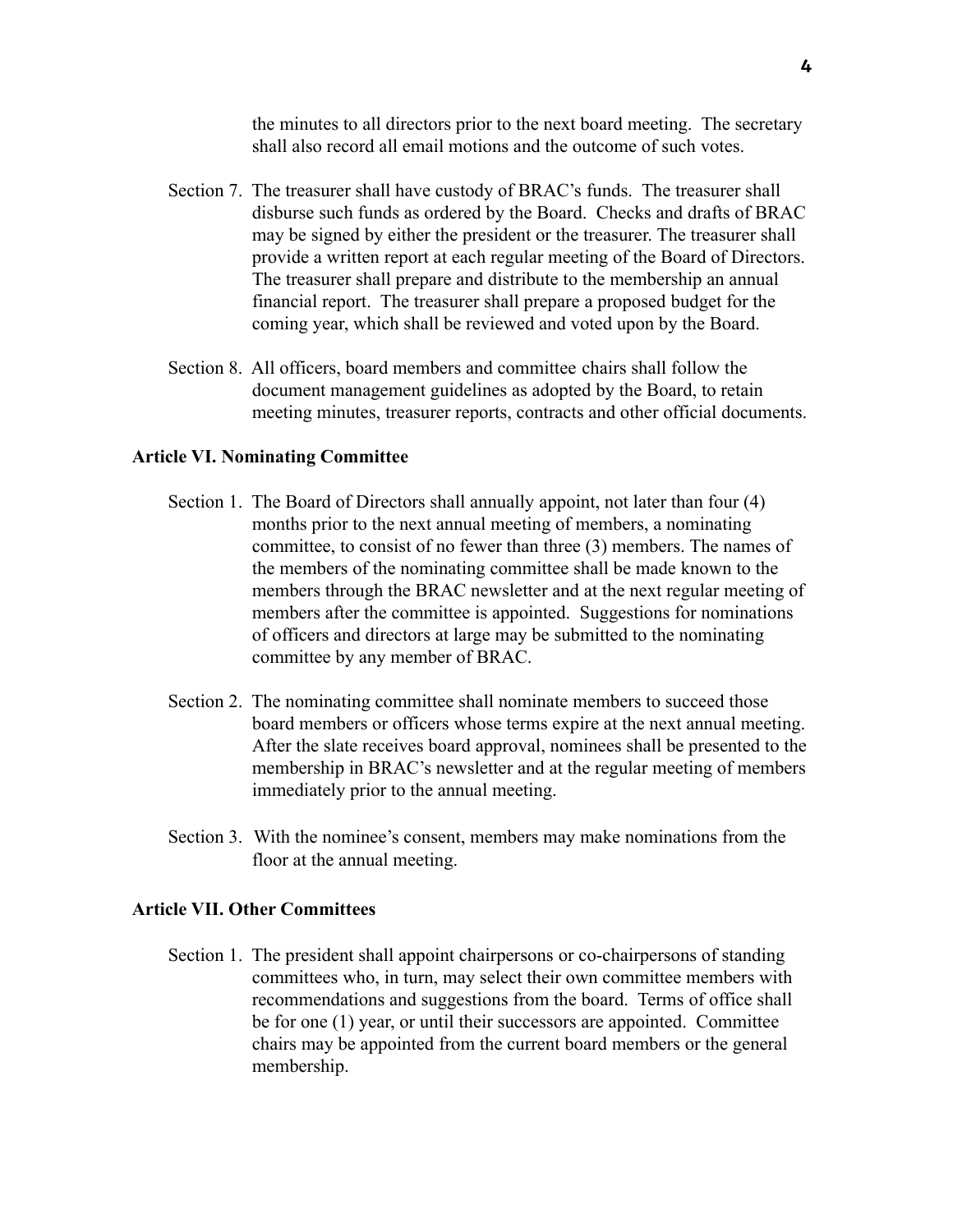- Section 2. The president, with the approval of the Board of Directors, may appoint special or task force committees whose terms of office shall be determined by the length of the assignment to be done.
- Section 3. The standing committees shall include the following: Equity, Diversity and Inclusion Committee Finance Committee Fundraising Committee Membership Committee Publicity and Publications Committee Beaver Lake Bird Sanctuary Committee Advocacy, Conservation and Education Committee

# **Article VIII. Commitments**

BRAC shall not enter into any commitments binding upon the National Society without written authorization by the National Society, nor shall the National Society, without written authorization by BRAC, enter into any commitments binding upon BRAC.

### **Article IX. Discontinuance**

BRAC may terminate its status as a Chapter of the National Society, and the National Society may terminate the status of BRAC as a Chapter of the National Society, pursuant to procedures set forth in the 2001 Audubon Chapter Policy adopted by the National Society's Board of Directors on December 8, 2001.

### **Article X. Amendments**

The bylaws may be amended by a majority vote of the members present in person or by proxy at any regular or special meeting of members duly called pursuant to the provisions of Article III, sections 3 and 4 hereinabove. The notice of such meeting shall recite the wording of each amendment. The Board of Directors shall approve all amendments prior to submission to the general membership.

#### **Article XI. Construction**

The bylaws shall be construed under the laws of the state of North Carolina.

#### Revision Control

Original document released typed format- March 12, 1987 Document converted to electronic Word document-December 6, 2001 Document proposed for substantial amendment-April 7, 2004 Document approved at annual meeting of membership-June 15, 2004 Document proposed for substantial amendment-April 7, 2010 Document approved at annual meeting of membership-June 15, 2010 Document approved, with amendment to Article III Section I, at annual meeting of membership-June 21, 2011 Document proposed for substantial amendment-April 2, 2013